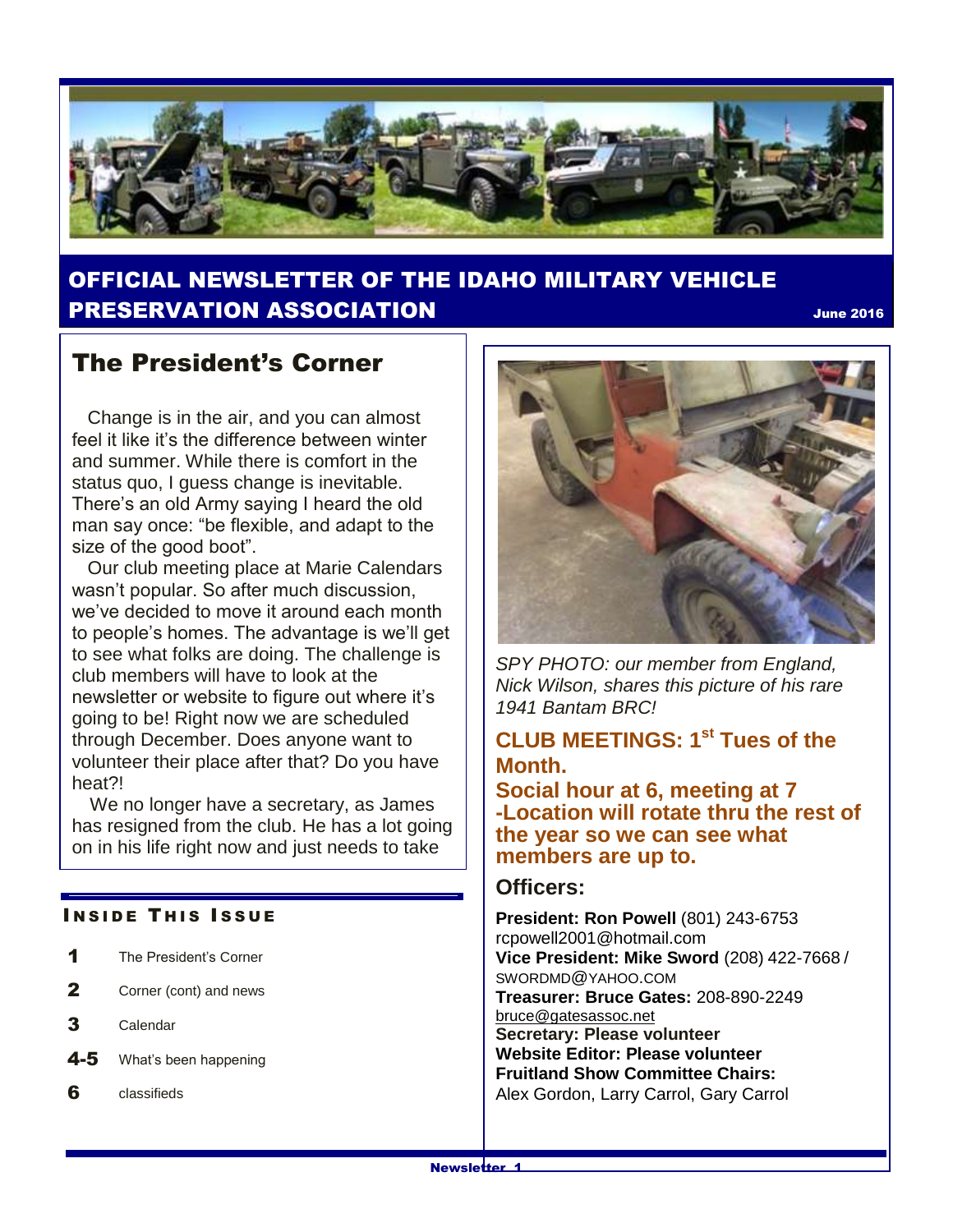*continued from page 1*

a break. We respect his decision because we have leaned so heavily on him the last few years. So now we need a Treasurer and Secretary. With that said, I've decided to not have club minutes until we get a volunteer voted in as secretary. Don't like that plan? Then please help us out. Bruce Gates has very graciously volunteered to serve as interim treasurer. Thank you Bruce, for stepping up. The club needs to hold special elections this quarter in an attempt to fill these positions.

 Other changes are on the horizon. We've added a couple of events that we didn't do last year. First was the Meridian Speedway Event. Read about it in this issue. The other is the event at the Idaho Military Museum. It's been a few years since they held this. It will involve the Army National Guard, Battle Group Idaho, and others. I would like us to make a good showing. It should be fun.

 On the topic of upcoming events, let's talk about the Fruitland Show. It is getting very very close. I ask club members to pitch in, help out, and attend the show. Show clean up is the 29<sup>th</sup> of May, and we ask for your help. Bring rakes and weed eaters please.

On May 30<sup>th</sup> is the Kohler Lawn event. We will meet at Bruce's place of business at 0845 and convoy over. Personally this is one of my favorite events of the year.

 On the matter of NW Motorfest: We owe them an answer on how many vehicles are going, yet only one member has responded. Please let me know ASAP. Free weekend pass will be issued upon arrival for those bringing a MV.

 We intend for every event and decision to be the result of deliberate, thoughtful planning. Of course lately it feels like events are driving us and not the other way around. Occasionally you'll note that we don't have every detail in the newsletter. That's why It's important to check the website often where we keep information up to date.

In closing, please plan to come to my house for the July meeting, and be my guest. Its potluck so feel free to bring a dish or snack if you desire. Bring a lawn chair so you will be

comfortable. Dogs and bratwurst are on me. -Ron

#### $\bullet^*$

#### WE WELCOME NEW MEMBERS FRED GUTHRIE AND BEN STERLING!

### QUOTES WORTH QUOTING

A man said to the universe, sir I exist! That fact, replied the universe, has not given me any sense of obligation" -By Stephen Crane

It's only 7AM; what can we possibly screw up in 17 more hours! –overheard in an Army Command Post

-What is movement to contact? Simple: if you are in contact, then MANEUVER!  $\frac{1}{2}$ 

#### **It was in the news.**

-The Nampa Armed Forces Day Parade on May 21st was 2 hours of fun, but no sun! It rained, and Bruce said he lost the brakes on his 44 CCKW. The camera got wet, and no pictures were taken. If anyone would care to do a write up on it, and has pictures, please let us know!

-The Eagle Field of Honor Event was May 21<sup>st</sup>. Barry McCahil gave us this write up. If anyone has pics, please share.

Gary and Larry Carroll were there with their halftrack and me with my M-37. Usual patriotic Field of Honor event with flag presentation ceremony, vets and Eagle political leaders speaking, echo taps by two military buglers, and police bagpipers playing "Amazing Grace." The heavens opened up in the middle forcing everyone to run to the cover of the picnic pavilion at Merrill Park where the free barbecue was held following the speakers. The flyover by Warhawk was cancelled because of the weather.

Barry M recommends this interesting link.

#### **<https://www.youtube.com/embed/eEs4ke7cdNQ>**  $\frac{1}{2}$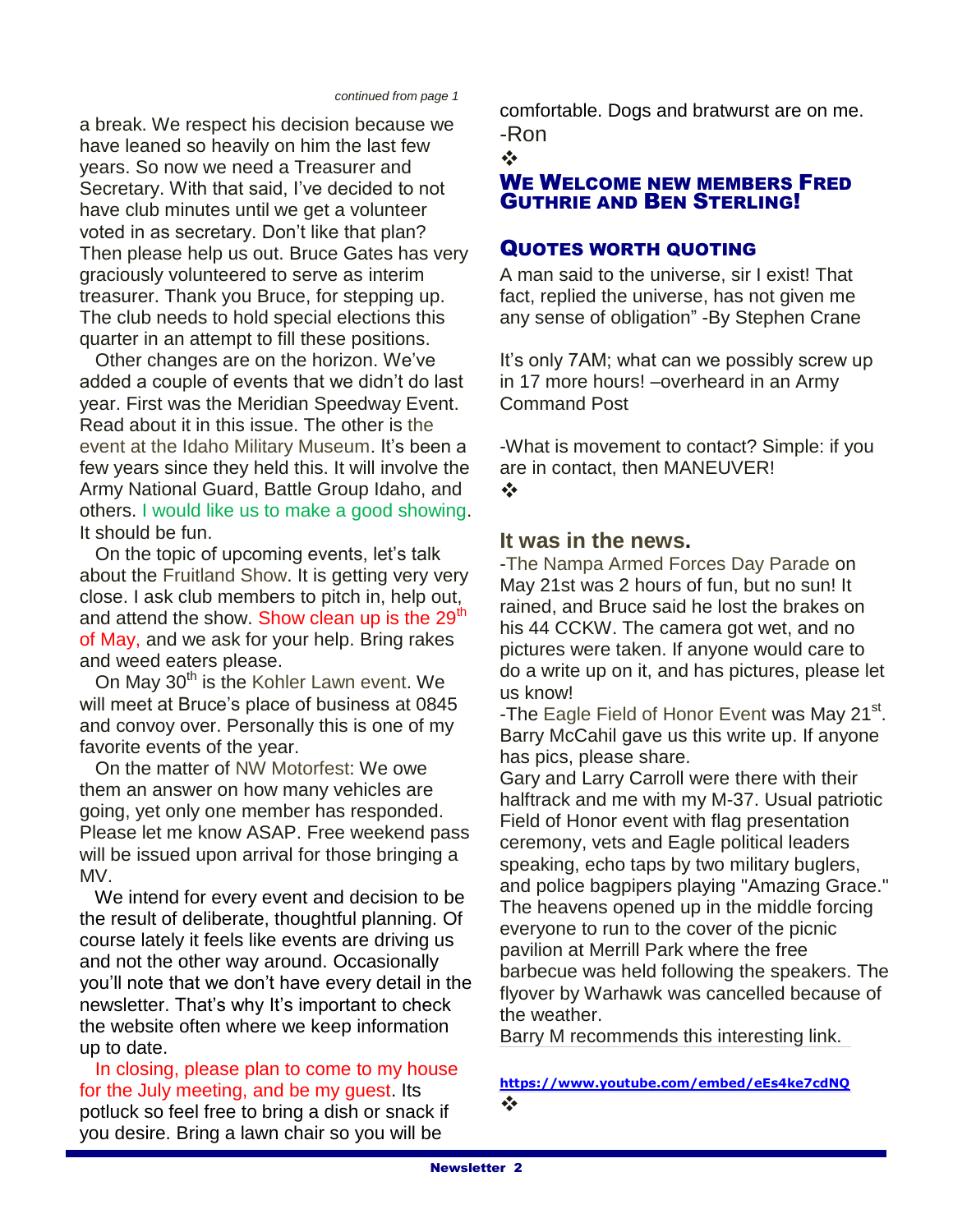# **Calendar of Events:**

**July Meeting**: Ron Powell's house: 2592 N Dalton Lane, Boise ID (Near Ustick and Maple Grove). I will have the BBQ on, and dogs and brats are provided. Bring a potluck dish or snack. Directions: from the Mall head north on Maple Grove, and turn left on Cory Lane, then right on Dalton. If coming down Ustick, turn South at the "Cat Doctor" onto Dalton lane.

**August Meeting**: Bob Schoenderwood's place: 1003 Lannaham place, Caldwell **September Meeting**: Mike's Hangar at Vintage Airframes, 5117 Aviation Way, Caldwell **October Meeting**: Gary Carrol's Place, 2283 Elloitt Street, Eagle **November Meeting:** Bruce Gates' business: 604 N 36th street Nampa

**December Meeting**: None; this will be the end of 2016 holiday party. Location is to be planned.

#### FRUITLAND MILITARY SHOW, JUNE 1-4TH.

At the Idaho Motor Pool. **This is our club annual event**. Details are available on the website, online at MVPA.com, and in the MVPA Supply Line Magazine. The flyer is online. **Show prep and clean up is May 29th 10 AM! Bring rakes, weed eaters, and tools please.**

#### NORTHWEST MOTORFEST, JUNE 18-19.

Saturday and Sunday, June 18<sup>th</sup>-19<sup>th</sup> 2016. Read about it at EventBrite.com. They will issue 1 free weekend entry pass for each Military Vehicle upon arrival.

#### IDAHO MILITARY MUSEUM SHOW, JUNE 25TH

Gowen Field Idaho Military Museum, 10AM. Yes it's been a while since we had this show but its back! Participants include the Idaho Army National Guard, and Battle Group Idaho. Events include reenacting, impressions, blank firing, convoy, static displays, and it's free and open to the public. Plan to arrive at 0930 or earlier to get set up. POC is Ron P

#### MVPA INTERNATIONAL CONVENTION

Pleasanton California, August 11<sup>th</sup>-13th 2016. Source: MVCCnews.net

#### $4^{\text{\tiny{TH}}}$  of  $\text{\sf{JULY}}$

-Star Parade; start time is TBP. We can throw candy at this one. POCs: Carrol brothers.

- Middleton Parade starts at noon at the Middleton Middle School. Line up is between 10-1130AM. Applications are done so just show up. We can throw candy at this parade.

Harley Davidson Show, August 27<sup>th</sup>. This is a park and relax kind of show. A club favorite! Start time will be published. POC is Barry McCahill.

### CAMP DELTA AT TOWER PARK

September 19th-25th 2016 source: http://www.mvccnews.net/event\_pages/tower\_park/tower\_park\_spring.htm

#### **7TH ANNUAL CHROME AT THE HOME, SEPT. 24TH.**

This is a park and relax kind of event. There will be a short ceremony and raffle. This event is at the Idaho State Veteran's Home in Boise. They asked for 3 vehicles. Who wants to go? POC is Ron P.

#### BOISE VETERAN'S DAY PARADE

Saturday, November  $5<sup>th</sup>$ , 2016. Source: boiseveteransdayparade.org. Our club application has been submitted. POC is Ron P. Let me know who wants to attend, with vehicle type and size.  $\frac{1}{2}$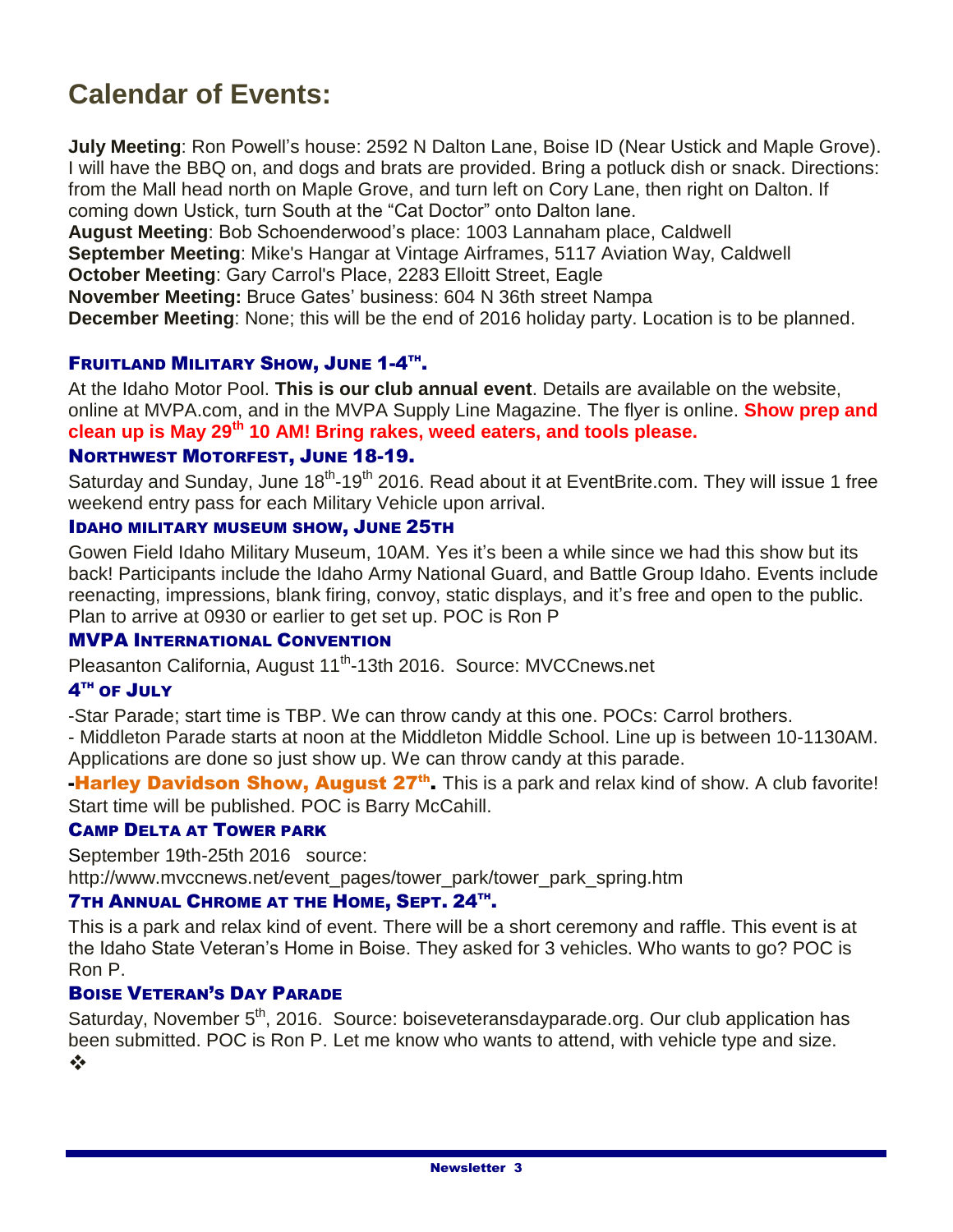# What has the IMVPA been up to?

Our own WW2 Vet, Dick B donated this WW2 CCKW fire truck to the club. So IMVPA members converged on his place to recover the tired old truck. Stan, Bob, Alex and many others had the old truck running and purring like a kitten in less than hour! Our Vice Pres. Mike found all the extra dual tires buried under this and that. Others cut limbs and cleared brush.

So what are we going to do with this? Until a decision is reached, the truck will be stored at Stan's place in Bliss. The options are 1. To sell, 2. To part it out, 3. To keep it and restore 4. To use it for driving to Church on Sundays If you want a vote on what we do next, come to the meetings to discuss.



Overheard: "where is the starter?" "Did you know this only has 1 driveline in it?!" This wheel is frozen! Well take it off, we don't need it anyway!" "Dick, why are still here, you are supposed to be at your Doctor appointment today. Dick's reply: "I called 'em and told I'm still alive so I don't need no damn doctor!" ÷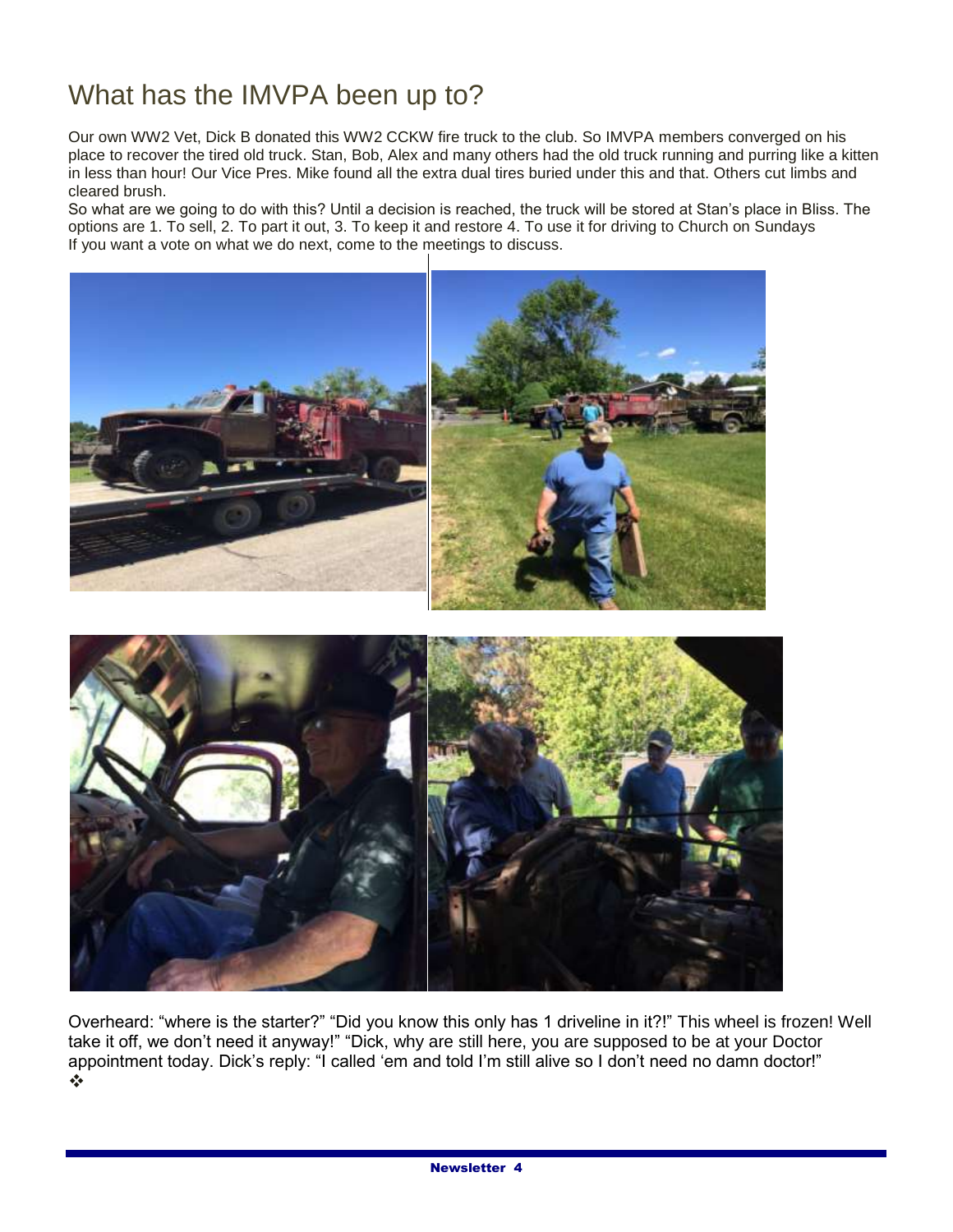## *You can have a perfect plan, but the enemy gets a vote…*

It was drizzling rain when we converged on the Meridian Speedway for the Victory Lap. Most of us were topless and ready to go (that is to say the vehicles were topless)! Get your mind out of the gutter! Alex brought a HMMWV from the Idaho Motor Pool, Roy brought his M151, Ron had his GPW, and Al and Bonnie Mizner brought their M38. Bruce didn't make it in his CCKW as he lost the brakes on it earlier that day in the morning parade. Seems like Murphy was smiling upon us all day. (Note to President: as soon as we can elect a Treasurer, Website Editor, Newsletter Editor, and Secretary, then let's elect a Chaplain who can give us some much needed blessings). Unfortunately, for the first time in 10 years, the event was cancelled due to weather. So we will be back on Memorial Day to run this again! We have 5 vehicles lined up, and we still could use one more. Free tickets to the speedway for you and your friends. Care to join us?!



**Photo above:** Roy brought a new toy, a working M2 50 Cal MG. Nice! Roy and Alex pose for the camera. Members of Battle Group Idaho joined us for the event. And Al and Bonnie Mizner are joined by their grandson.